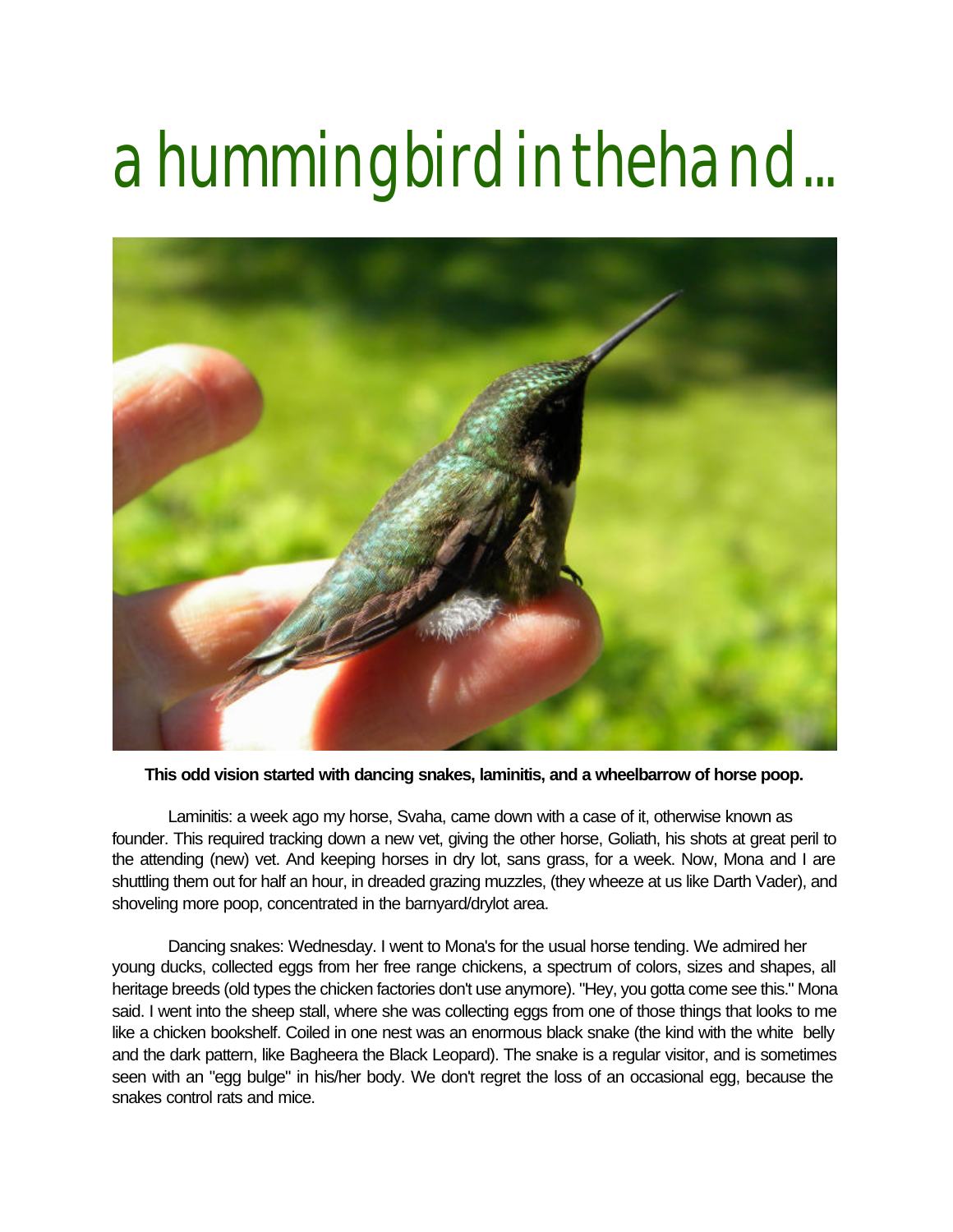"Damn, wish I'd brought the camera!"

 A minute later I wished much harder for my camera as Mona let out a startled yelp and danced backward. I followed her gaze up ward to see a blacksnake of enormous proportions dangling out of the barn's ceiling.

"Cool." I commented. "Where's the camera when I need it."

The show improved. Presently another black snake made its appearance, and the two intertwined in some sort of reptilian prom dance.

 Maybe wedding dance. They eventually vanished back into the ceiling, and I swore I would bionically attach the camera to my body.

 Thursday, I arrive at Mona's like a marsupial photographer, the camera stashed in a belt pouch. I let out horses, then drag them, complaining, back to their hay and dust and chickens scratching through the manure piles. I take innumerable photos of ducklings splashing in their newly filled pool. I fork poop out of my horse's stall (Golly never poops in his), and heave the wheelbarrow out of its parking spot to dump it.

I hear Mona yell something about a hummingbird in her garage.

Nay, two of them.

 She has hummer feeders up, and they're busy. Somehow, a male and female hummingbird have flown into the attached

porch/ex-garage at the end of her house. The









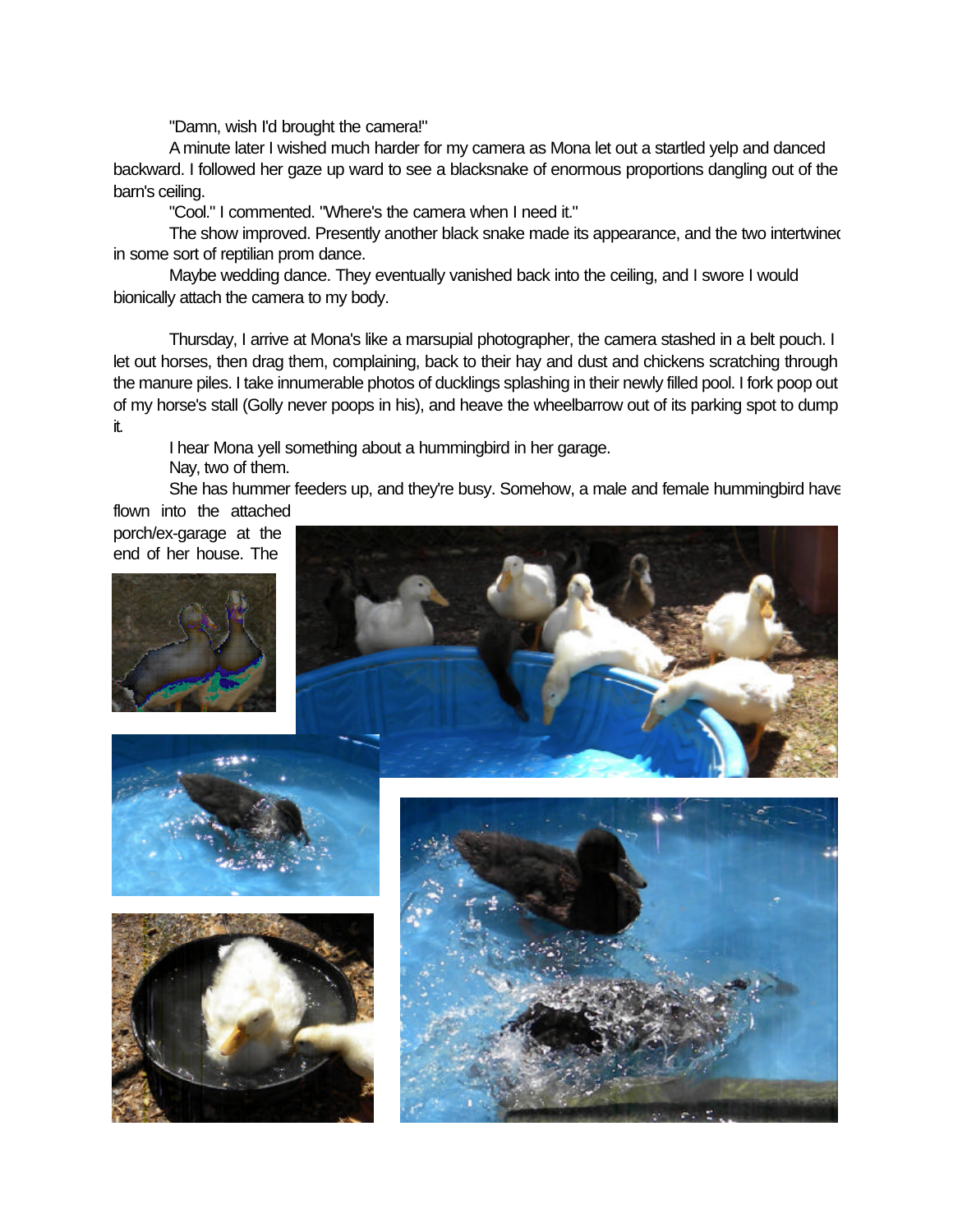room is huge and one wall is entirely windows. She's opened all the doors and windows she can. the hummer is buzzing against the ceiling tiles, while the enormous beige cat, and the ancient black and white tuxedo kitty watch wide-eyed.

"Fall?" One of them proclaims.

 We contemplate the situation. The hummer girl has vanished. We see the male perched on the home gym, an insanely small speck of metallic green. I approach, thinking maybe he'll fly away from me and out the door. He sits there. I get the camera out, and he's gone. I find him again, buzzing against the ceiling. I get a broom, thinking maybe I can very gently herd him out.

Nope.

"Maybe if we got a big blanket."

 By now, he's hanging upside down from the hatch to the attic. The Great American Bat bird.

 Actually, he seems to us like he might be exhausted.

Now what?

 "Maybe if we got a big blanket and sort of held it up and gently shooed him out..."

 By now he's flown again. We hear the female buzzing somewhere. He flies up to the ceiling again and...



 The Hat (and its ancestor, which blew off a 1768 period tall ship in the midst of the Chesapeake, but that's another tale) has had a few adventures, but nothing like Hummingbird Hunter...

 I gently slide the hat over the bird, slide it, hoping I don't mash the tiny speck of irridescent



...gets stuck.

 "What the heck is he doing?" We stare in disbelief.

He's not extracting himself, either.

 I climb up on the couch (he's conveniently stuck himself over something I can climb on). I consider my T-shirt, then settle on the hat.

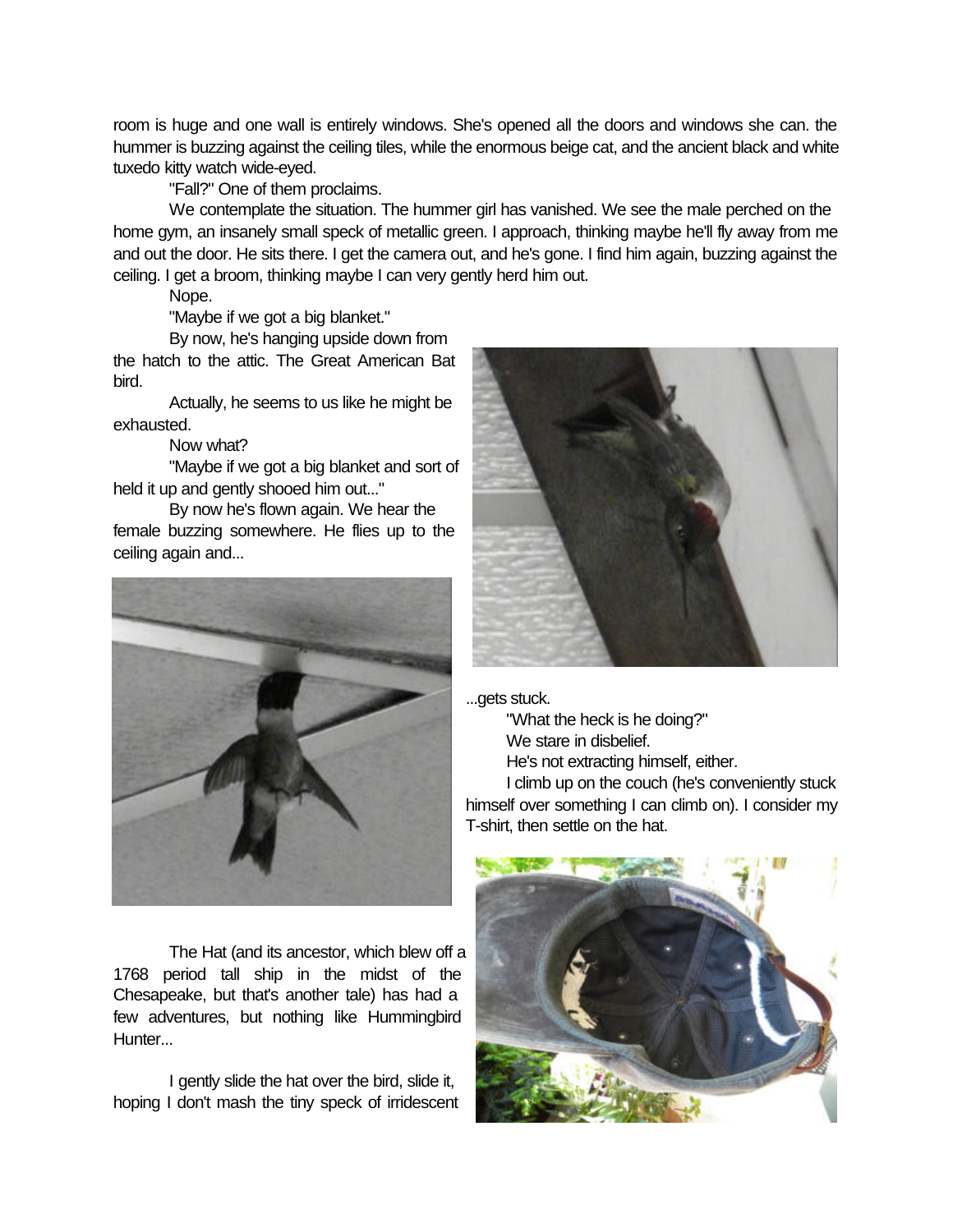green life.

Cool, I'm standing on a couch, my hat pressed against the ceiling, and no bird in sight.

 I've wrangled barfing vultures, been handcuffed to a perch by a great horned owl, caused third graders to shriek in delight as the redtail hawk I'm carrying demonstrates projectile pooping, handled herons (with safety goggles; they hunt with their swordblade beaks) and been on several actual wild goose chases. I even wrestled a (very small) tiger once.

 I am standing on a couch with a hat pressed to the ceiling, confounded by a hummingbird. Is it in there? If it is, how to close the hat without squashing the bird.

I finally fold the hat over, wobble down from my perch and walk outside.

I open the hat and the bird is sitting there.

Gently I remove it and its tiny birdy feet, like cat whiskers, clutch my fingerprints.

He shows no signs of moving farther.

 "Where're we going to put him?" Nowhere seems safe enough. I remain, a hummingbird perch. I contemplate the bird rescues I know. Can they even rehab hummers? Can anybody put a bandage on anything so small? He sits there, eyes blinking slowly. I stand, waiting. Mona hands me, very

carefully, the camera. Moving very slowly, I wrangle the camera, one handed, while the other hand remains a quiet tree, out of the cat zone.





 He perches, apparently exhausted. I remember hearing that they live on seven calories a day, but that's like us eating several dozen lard-laden Big Macs. Their metabolism is on warp drive. He must have burned a couple of days worth of calories trying to escape the garage.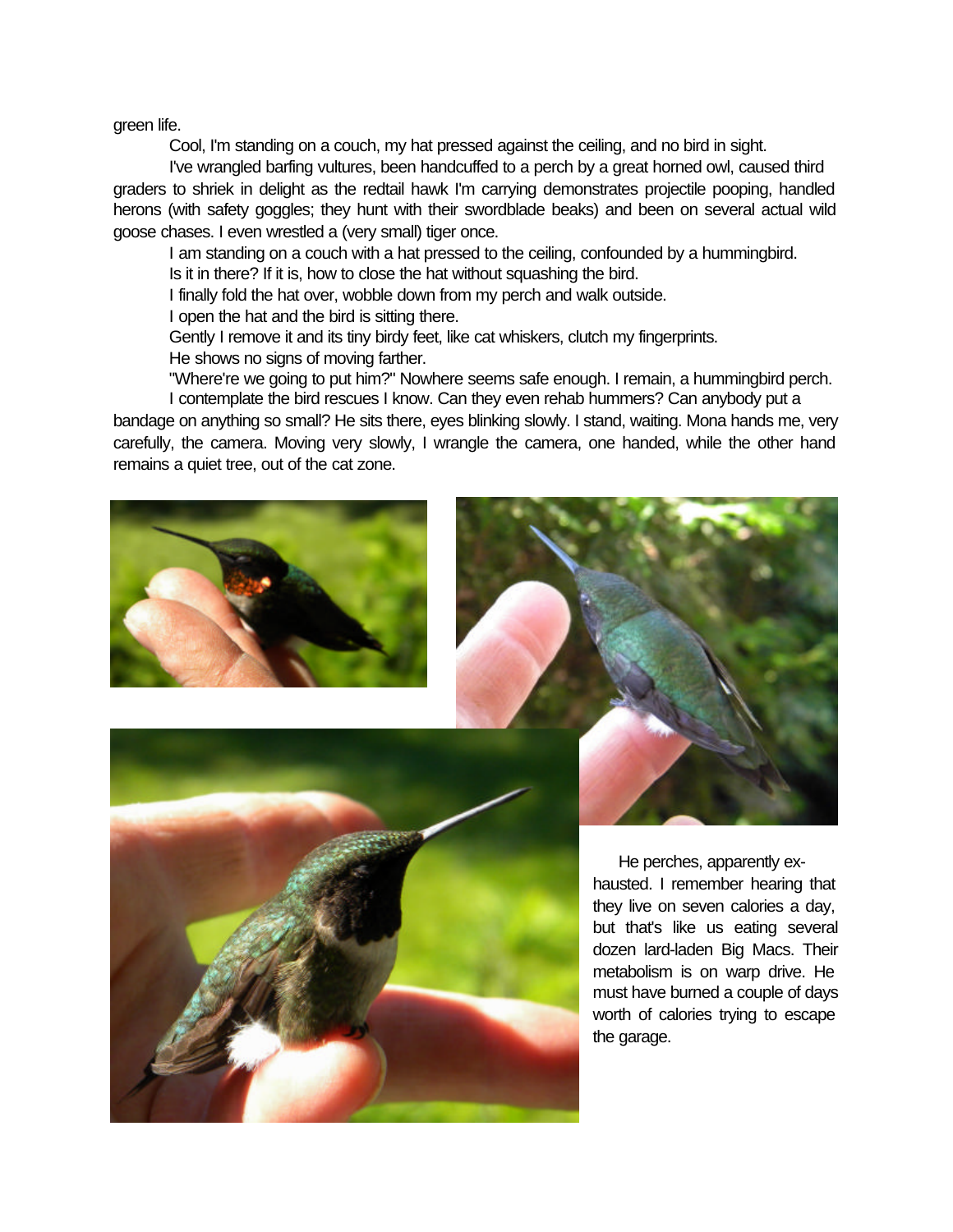

Finally his eyes brighten, open fully, and he looks off toward the trees. Then, with a buzz and a blur of wings he lifts off.